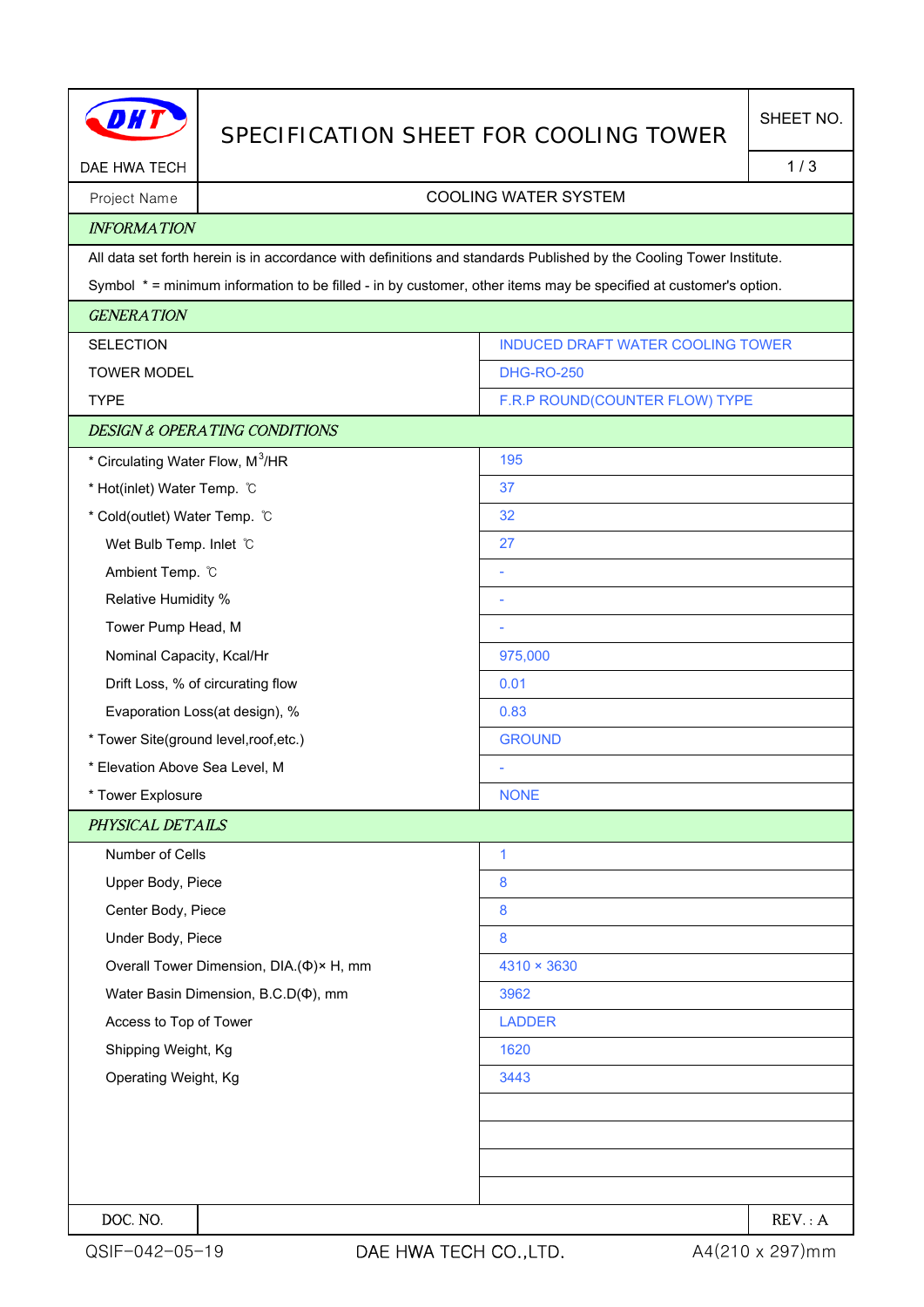

## SPECIFICATION SHEET FOR COOLING TOWER

DAE HWA TECH 2/3

## Project Name | Name | Name | Name | Name | Name | Name | Name | Name | Name | Name | Name | Name | Name | Name | Name | Name | Name | Name | Name | Name | Name | Name | Name | Name | Name | Name | Name | Name | Name | Name

| <b>MATERIALS OF CONSTRUCTION</b>                      |               |                          |
|-------------------------------------------------------|---------------|--------------------------|
| Frame work Members                                    |               |                          |
| Casing                                                |               | F.R.P 5t                 |
| Filler                                                |               | <b>P.P 0.4t</b>          |
| <b>Filler Support</b>                                 |               | SS400+H.D.G              |
| <b>Drift Eliminators</b><br>Water Distribution - Type |               | F.R.P                    |
|                                                       |               | <b>Sprinkler Pipe</b>    |
| Material                                              |               | P.V.C                    |
| Center Pipe                                           |               | <b>S.G.P+H.D.G</b>       |
| <b>Suction Tank</b>                                   |               | SS400+H.D.G              |
| Motor Support                                         |               | SS400+H.D.G              |
| Support Frame                                         |               | SS400+H.D.G              |
| Leg                                                   |               | SS400+H.D.G              |
| Ladder                                                |               | <b>S.G.P+H.D.G</b>       |
| <b>WATER PIPING CONSTRUCTION</b>                      |               |                          |
| Water Inlet                                           | Number        | $\mathbf{1}$             |
|                                                       | Size          | <b>200A</b>              |
|                                                       | Height        | 기초로부터 INLET 중심부까지 195mm  |
| <b>Water Outlet</b>                                   | <b>Number</b> | $\mathbf{1}$             |
|                                                       | Size          | <b>200A</b>              |
|                                                       | Height        | 기초로부터 OUTLET 중심부까지 195mm |
| Center pipe                                           | Number        | $\mathbf{1}$             |
|                                                       | Size          | <b>200A</b>              |
| <b>Suction Tank</b>                                   | Number        | 1                        |
|                                                       | Size          | $\Phi$ 400               |
| Sprinkler                                             | Number        | 1                        |
|                                                       | Size          | 200A                     |
| Sprinkler Pipe                                        | Number        | $6\phantom{1}6$          |
|                                                       | Size          | <b>75A</b>               |
| Drain                                                 | Number        | 1                        |
|                                                       | Size          | <b>40A</b>               |
| Overflow                                              | Number        | 1                        |
|                                                       | Size          | <b>80A</b>               |
| Auto. Make-up                                         | Number        | $\mathbf{1}$             |
|                                                       | Size          | <b>40A</b>               |
| Manual Make-up                                        | Number        | 1                        |
|                                                       | Size          | <b>40A</b>               |
| DOC. NO.                                              |               | REV: A                   |